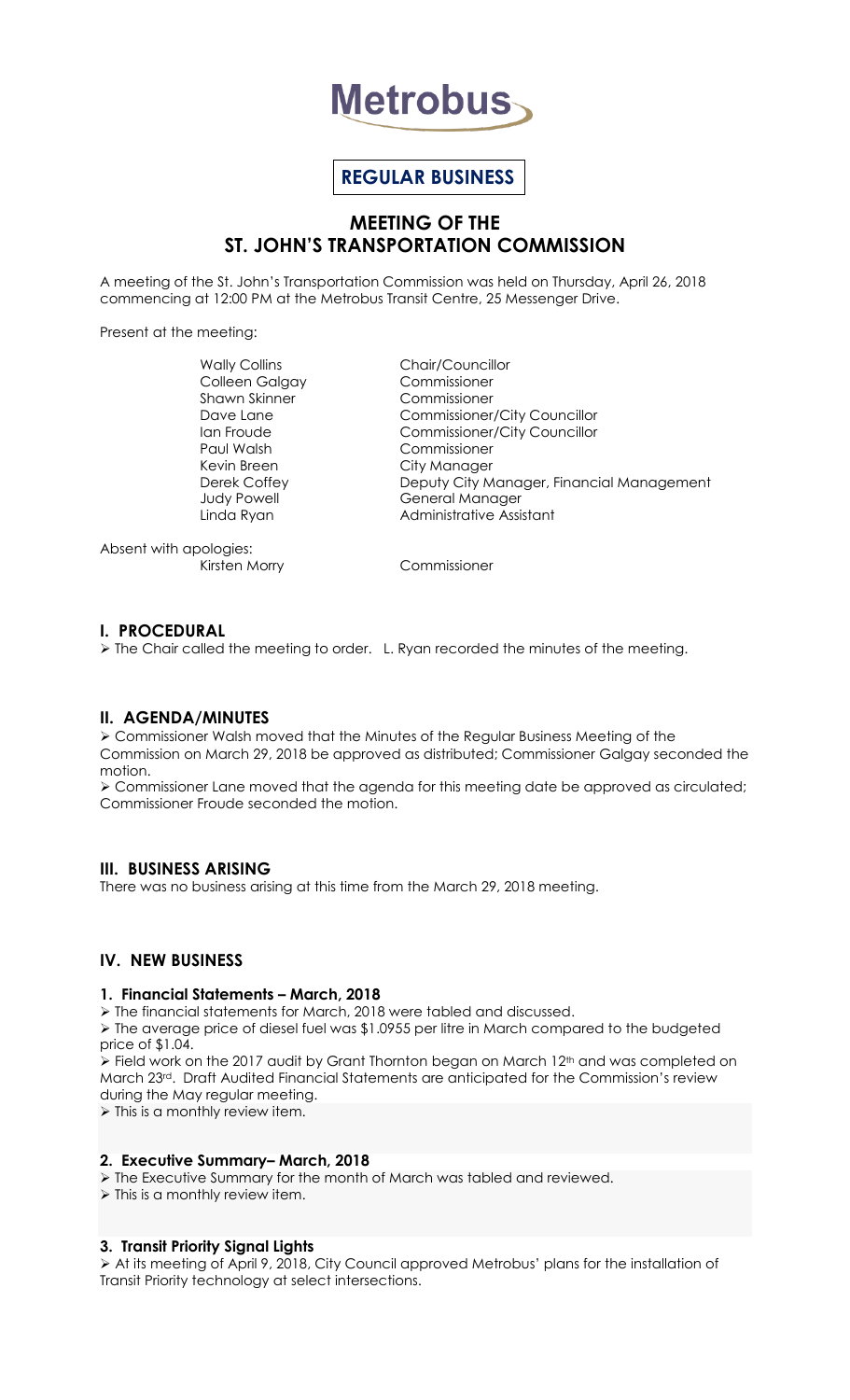

# **3. Transit Priority Signal Lights** (Continued)

 The technology, similar to that used by the St. John's Regional Fire Department and other transit systems throughout the country, will reduce dwell time at traffic signals for transit vehicles and, if necessary give right-of-way through intersections when a bus is running behind schedule.

 The advanced technology will make the City more accessible and transit more convenient for transit commuters. The installation target date is mid-summer.

### **4. Community Bus Funding**

 Approval until December 31, 2018 in the amount of \$100,000 in interim funding has been received from the Province relevant to its Age Friendly Transportation Project, and will allow continuation of Metrobus' Community Bus service for seniors.

 The announcement came in a letter dated March 29, 2018 from Her Honour Lisa Dempster, Minister, Department of Children, Seniors and Social Development, Newfoundland Labrador. Minister Dempster informed in her letter that her Department is developing a new transportation program based on experience of the current Age-Friendly Transportation Project. Metrobus is eligible under the new program and encouraged to apply for 2019.

#### **Background:**

In June, 2014, Metrobus began operating a fixed route, Community Bus Service primarily for seniors that is convenient, easy to use and helps people remain active in the community. Unlike other public transit routes, the Community Bus provides door-to-door pick-up and drop-off service at a select apartment complexes and residences to major destinations, including shopping malls and recreation facilities. Service is provided using a 27-foot, fully-accessible transit bus that was purchased with a portion of the funding received from the province under the Age Friendly Transportation Program.

#### **5. Tire Supply and Retreading Tender — #2018002**

 Two acceptable bids were received for the "Tire Supply and Retreading Tender" #2018002. The two (2) acceptable bids received were from GCR Tire and quoted two (2) different tire manufacturers for our transit coaches as follows:

| Metrobus<br><b>TIRE SUPPLY AND RETREADING TENDER</b><br>#2018002 |                             |          |                    |              |      |
|------------------------------------------------------------------|-----------------------------|----------|--------------------|--------------|------|
|                                                                  |                             |          | Bid $#1$           |              |      |
|                                                                  |                             |          | <b>Tire Supply</b> | <b>Brand</b> | Cost |
| 275/70R/22.5                                                     | Bridgestone (Front)         | \$648.60 |                    |              |      |
| 305/70R/22.5                                                     | Bridgestone (Front)         | \$621.60 |                    |              |      |
| 385/55R/22.5                                                     | <b>Bridgestone (Rear)</b>   | \$774.00 |                    |              |      |
| 305/70R/22.5                                                     | Bridgestone (Rear)          | \$621.60 |                    |              |      |
| <b>Retreading Supply</b>                                         | <b>Brand</b>                | Cost     |                    |              |      |
| 305/70R/22.5                                                     | <b>Radial Casings</b>       | \$125.00 |                    |              |      |
| 305/70R/22.5                                                     | <b>Ultra Drive Capping</b>  | \$236.98 |                    |              |      |
| 385/55R/22.5                                                     | <b>Radial Casings</b>       | \$250.00 |                    |              |      |
| 385/55R/22.5                                                     | <b>Gripper Deep Capping</b> | \$293.50 |                    |              |      |
|                                                                  |                             |          |                    |              |      |
| <b>Bid #2</b>                                                    |                             |          |                    |              |      |
| <b>Tire Supply</b>                                               | <b>Brand</b>                | Cost     |                    |              |      |
| 275/70R/22.5                                                     | Firestone (Front)           | \$478.26 |                    |              |      |
| 305/70R/22.5                                                     | Aeolus (Front)              | \$447.00 |                    |              |      |
| 385/55R/22.5                                                     | Aeolus (Rear)               | \$584.00 |                    |              |      |
| 305/70R/22.5                                                     | Aeolus (Rear)               | \$447.00 |                    |              |      |
| <b>Retreading Supply</b>                                         | <b>Brand</b>                | Cost     |                    |              |      |
| 305/70R/22.5                                                     | <b>Radial Casings</b>       | \$125.00 |                    |              |      |
| 305/70R/22.5                                                     | <b>Ultra Drive Capping</b>  | \$236.98 |                    |              |      |
| 385/55R/22.5                                                     | <b>Radial Casings</b>       | \$250.00 |                    |              |      |
| 385/55R/22.5                                                     | <b>Gripper Deep Capping</b> | \$293.50 |                    |              |      |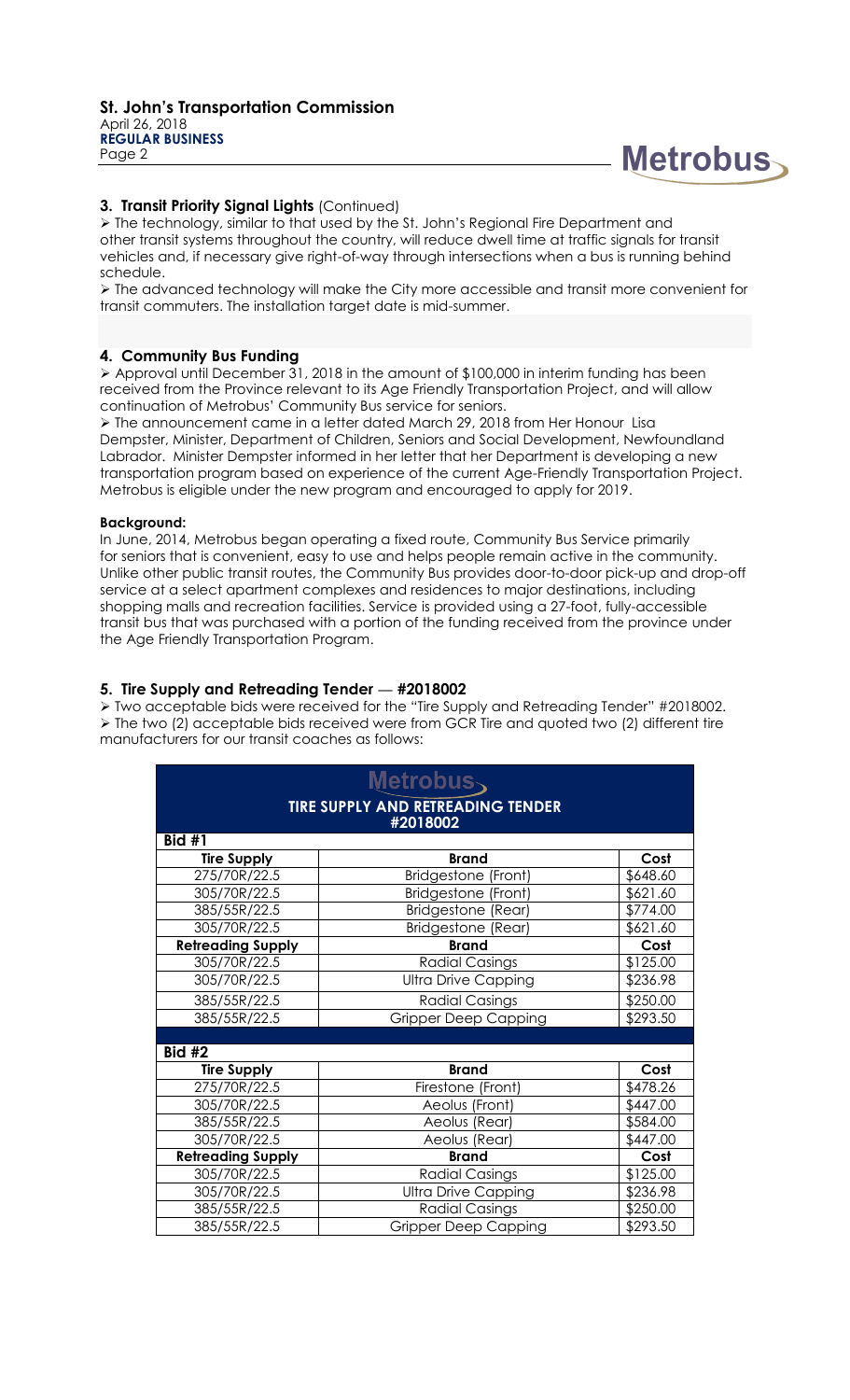

#### **5. Tire Supply and Retreading Tender**  $-$  **#2018002 (Continued)**

 $\triangleright$  A bid for tire supply only was received after the tender closing date and time

(April 13, 2018, 4 PM) and, therefore, was not considered.

 $\triangleright$  The Finance Manager recommended that GCR's Bid #2 for the Supply and Retreading of transit coach tires be accepted.

# **ACTION:**

As per the recommendation of the Finance Manager, it was moved by the Vice Chair and seconded by Commissioner Walsh that the above-noted tender be awarded, to GCR for Bid #2.

### **6. Mini Van Tender**

> The following bids were received for a new Metrobus van.

| Metrobus∖<br><b>MINI VAN TENDER 2018</b> |                            |                      |
|------------------------------------------|----------------------------|----------------------|
| <b>COMPANY</b>                           | <b>VEHCILE DESCRIPTION</b> | <b>BID/36 MONTHS</b> |
| Hickman Chrysler                         | 2018 Grand Caravan         | $$481.15 + HST$      |
| Royal Garage                             | 2018 Grand Caravan         | $$501.53 + HST$      |

This vehicle will replace the company's marked van, the lease for which expires on May 7, 2018.

 The low bidder, Hickman Chrysler, cannot deliver the vehicle in time to meet May 7, 2018 return date. They have, however, agreed to lend a Caravan with more options until the new unit arrives.

It is recommended awarding a 36-month lease to Hickman Chrysler.

#### **ACTION:**

 D. Coffey asked the General Manager to first follow up with Rick Squires at the City regarding standing order for purchase of these types of vehicles.

 All things being equal, it was moved by Commissioner Walsh and seconded by Commissioner Galgay that the above-noted tender be awarded to Hickman Chrysler as per the above recommendation of the Finance Manager in his memo dated April 18, 2018.

#### **7. Metrobus Stroller Policy**

 Commissioner Froude shared his personal experience about not being able to take his young son in his stroller on board a Metrobus. He relayed that he and his partner took the bus to Quidi Vidi Lake last summer with their son in his stroller, unfolding it as required under the current policy. Before the return trip home, his son fell asleep. Rather than wake his son in order to fold up the stroller to board the bus, they walked 45 minutes to home.

 Commission Froude opined that people have many reasons for not using transit and Metrobus' current stroller policy is one of them.

 Commissioner Froude further advised that his legislative assistant has researched on his behalf, stroller policies across the country and many transit systems permit infants to remain in strollers on board the bus.

 $\triangleright$  Under the current Metrobus policy, an adult must remove the child from the stroller, fold up the stroller and carry both the child and stroller onto the bus.

 Commissioner Froude requested that Metrobus change its operational policy concerning strollers and allow strollers to stay intact on board buses with the child strapped in while the bus is moving.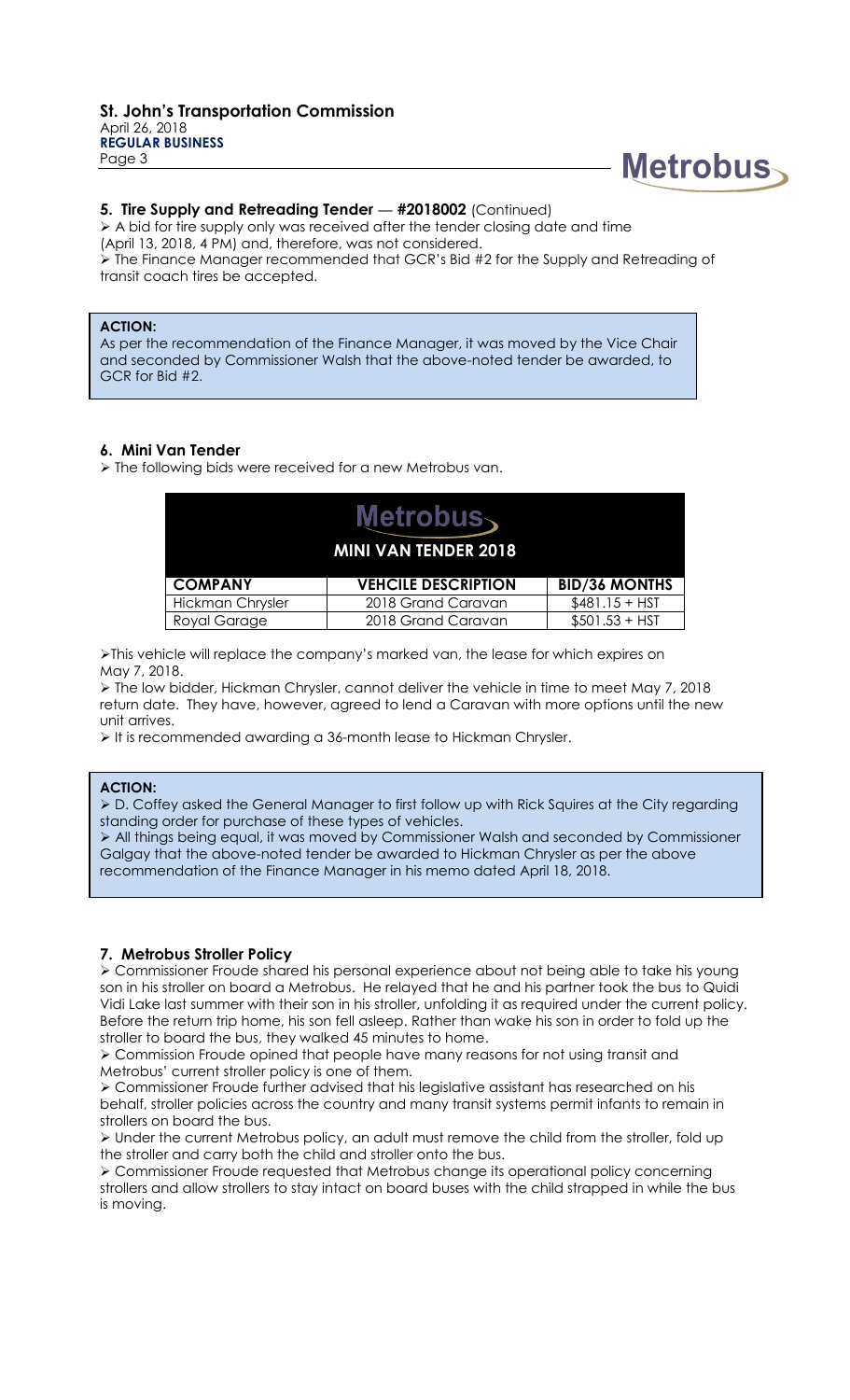

### **7. Metrobus Stroller Policy** (Continued)

 Commissioner Froude informed that he has received numerous complaints from constituents that Metrobus' policy on strollers prevents people from taking the bus.

 $\triangleright$  The Chair advised that in his 13 years serving as a member of the Commission, he has never received any complaints with respect to Metrobus' stroller policy.

 The General Manager indicated that she has not received many complaints or inquiries over the years relevant to the current operational policy. The General Manager further noted that stroller policies vary from system to system across the country and cautioned that Metrobus transit operators are appreciative of the current policy in the event of sudden braking and maneuvering sharp turns, narrow streets, and steep hills throughout the City. In consultation with the City's insurer, liability was considered at the establishment of the policy.

 Commissioner Froude asked that Metrobus' operational policy be revisited. He advocated that strollers not be folded and that children be permitted to remain seated in the stroller provided the stroller meets the required measurements and priority seating at the front of the bus for persons with disability challenges is unoccupied. If persons requiring priority seating board the bus, the last passenger to board the bus with a stroller must move to a regular seat. Strollers must be folded when in the regular seating areas. He felt that this is a small change to make in order to reduce barriers to transit and encourage ridership.

 City Manager K. Breen and Commissioner P. Walsh were in agreement with a change in policy as suggested by Commissioner Froude.

> The Chair was not in agreement.

 Commissioner Galgay indicated that she also is not in agreement with a change in the current policy. As an example, she cited that Disney requires all strollers be folded and not left in the bus aisle where they could pose a safety hazard.

 $\triangleright$  No motion was made with respect to a change in policy and no vote was taken at this time.

#### **ACTION:**

 After some discussion, it was agreed that the General Manager again consult with the City's Risk Management Department relevant to a potential policy change and share the opinion with the Commission at its next business meeting.

# **V. OTHER** (Information/Community)

#### **1. 60th Anniversary Celebrations**

> Metrobus will celebrate its 60<sup>th</sup> Anniversary on Monday, April 30<sup>th</sup>. A number of special activities have been planned to recognize the occasion.

 $\triangleright$  Transit customers can ride free throughout the system on April 30<sup>th</sup>.

 $\triangleright$  Transit Operators will be given a supply of re-useable shopping bags imprinted with the 60<sup>th</sup> anniversary logo to randomly distribute to Metrobus customers.

 A brand new 30-foot bus wrapped to replicate a vintage 1958 bus will be unveiled and on display at the front of the building on April 30th. The bus will be introduced into service next day and will feature the celebratory wrap for the remaining year.

 Managers will serve breakfast to employees between 5:30 AM and 9:30 AM in the Transit Operators' Lounge.

 Lunch bags displaying the celebratory logo and filled with snacks will be distributed to all employees.

 $\triangleright$  A reception for Metrobus retirees will be hosted from 11:00 AM – 1:30 PM. Two (2) of our longtime retirees who will be attending the festivities, former Transit Operators Aiden Hynes and Andrew Churchill, were here on "Day One"–April 30, 1958.

 The Mayor, City Councillors and members of the Commission are invited to attend any and all of the events noted.